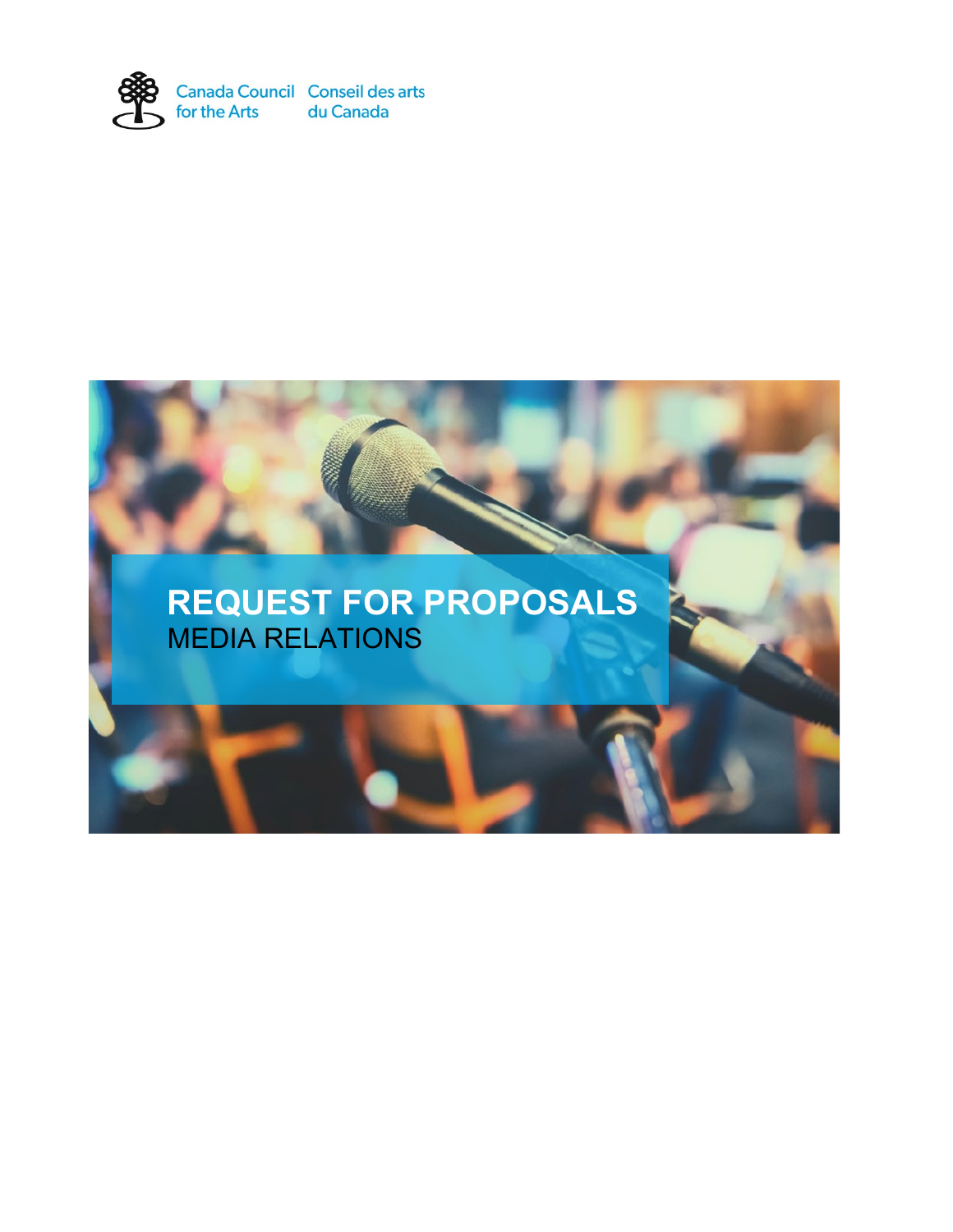# **INDEX**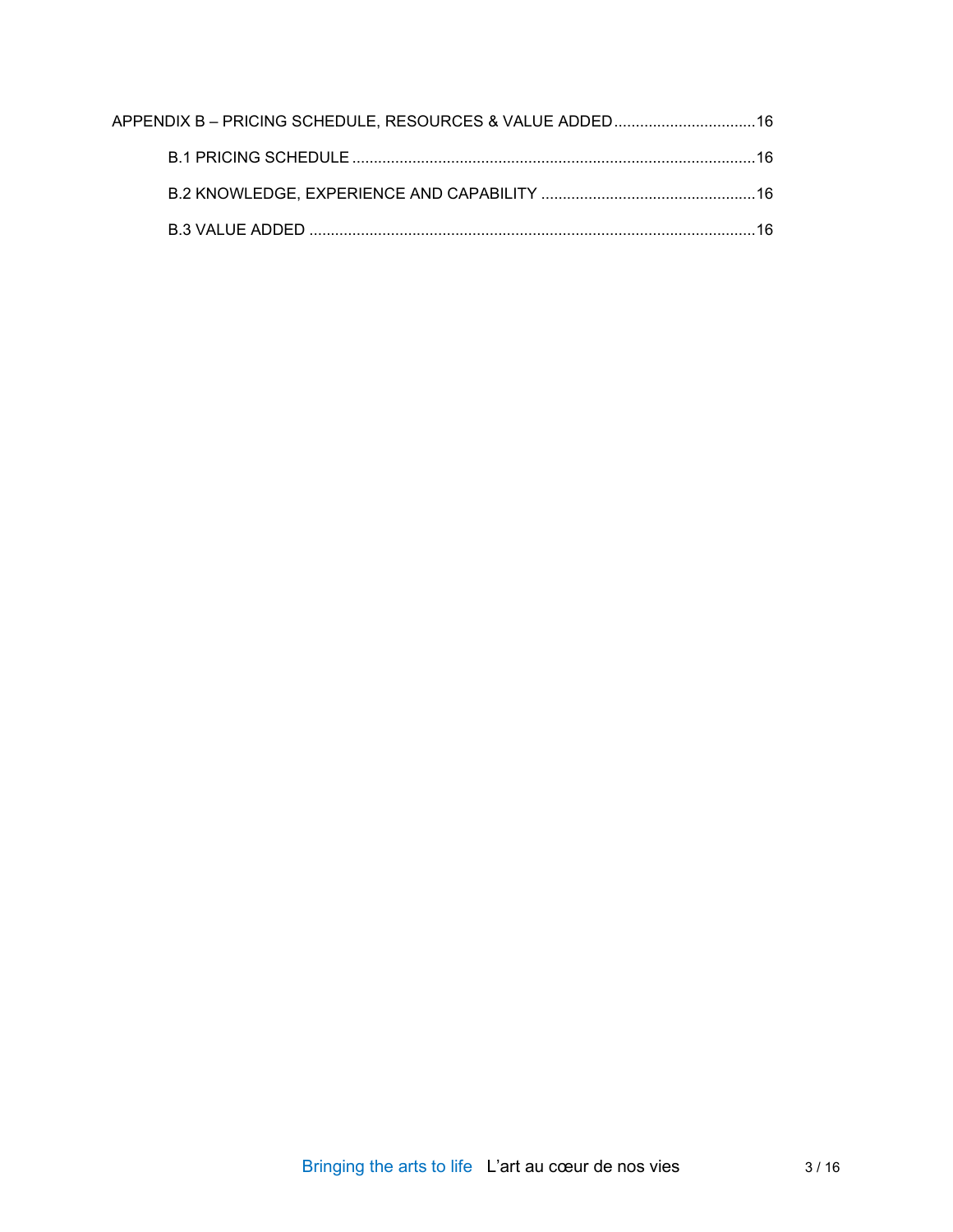## **THE CANADA COUNCIL FOR THE ARTS**

## **REQUEST FOR PROPOSALS – MEDIA TRAINING**

## <span id="page-3-0"></span>**1.0** GENERAL INFORMATION & INSTRUCTIONS

#### <span id="page-3-1"></span>1.1 PURPOSE OF THE RFP

This request for proposal (RFP) invites individual consultants and consulting firms (the Vendor) with expertise in media relations to submit proposals to the Canada Council for the Arts (the Council) for two types of media relations training sessions: (1) spokesperson coaching and (2) general media relations awareness for employees of the Council that have public relations, outreach, and event management responsibilities. Throughout these sessions, the Vendor will contribute to raising the level of Council employees' awareness about media relations practices and protocols and equip the Council spokespeople to conduct interviews as coordinated by the Council's Communications and Engagement team.

#### <span id="page-3-2"></span>1.2 ABOUT THE CANADA COUNCIL FOR THE ARTS

Th[e Canada Council for the Arts](https://canadacouncil.ca/) contributes to the vibrancy of a creative and diverse arts and literary scene and supports its presence across Canada and around the world. The Council is Canada's public arts funder, with a mandate to "foster and promote the study and enjoyment of, and the production of works in, the arts."

The Council's grants, services, initiatives, prizes, and payments support Canadian artists, authors, and arts groups and organizations. This support allows them to pursue artistic expression, create works of art, and promote and disseminate the arts and literature.

Through its arts funding, communications, research, and promotion activities, the Council fosters evergrowing engagement of Canadians and international audiences in the arts.

The Council's [Public Lending Right \(PLR\) program](https://publiclendingright.ca/) makes annual payments to creators whose works are held in Canadian public libraries.

The [Council's Art Bank](https://artbank.ca/) operates art rental programs and helps further public engagement with contemporary arts through exhibition and outreach activities.

The Council is responsible for the [Canadian Commission for UNESCO,](https://en.ccunesco.ca/) which promotes the values and programs of UNESCO to contribute to a future of peace, reconciliation, equity, and sustainable development

For more information regarding the above-mentioned, please refer to Council's following websites:

- Canada Council for the Arts:<https://canadacouncil.ca/>
- Public Lending Right Program: <https://publiclendingright.ca/>
- Art Bank: <https://artbank.ca/>
- <span id="page-3-3"></span>- CCUNESCO: <https://en.ccunesco.ca/>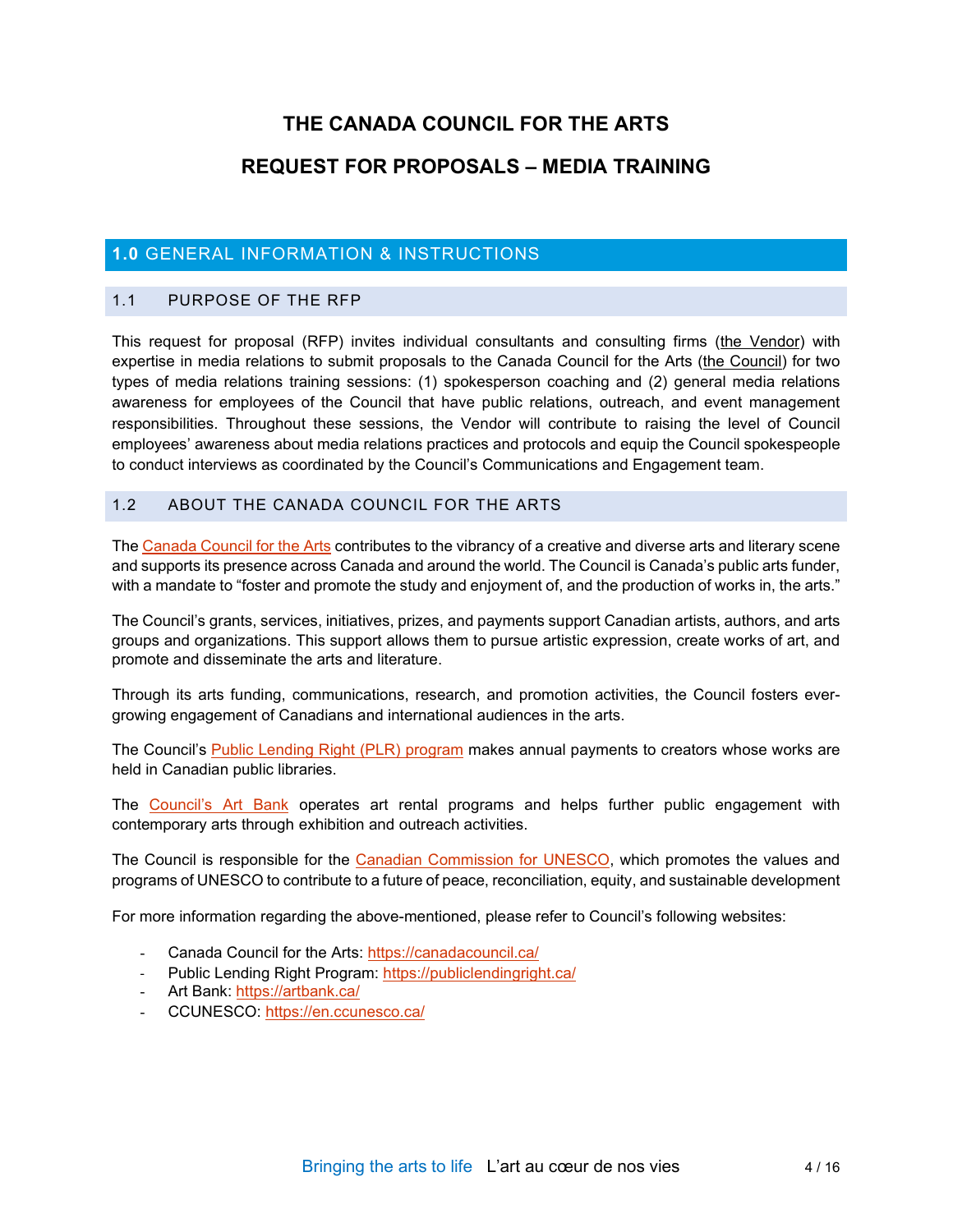#### 1.3 BACKGROUND

As a Crown corporation, a national public arts funder, and a champion of a creative and diverse arts and culture scene, the Council regularly interacts with media outlets across Canada. The Council is committed to openness and transparency, as well as to providing timely responses to appropriate and reasonable media questions and inquiries.

In February 2021, the Council launched a wide-scale [recruitment campaign,](https://canadacouncil.ca/spotlight/2021/02/the-council-needs-your-help-for-its-recruitment-campaign) prioritizing diverse and equitable hiring at all levels of the organization. This was shortly followed, in April 2021, by the publication of the Council's 2021−26 strategic plan, *[Art, now more than](https://canadacouncil.ca/-/media/Files/CCA/Commitments/StrategicPlan/StrategicPlan2021.pdf)* ever. Currently, the Council continues to onboard and integrate new employees and proactively support the recovery of the arts sector through a strategic plan informed by [input from the arts community.](https://canadacouncil.ca/spotlight/2020/07/reimagine-the-arts) In the context of the current climate of change and renewal, which includes both internal and external efforts towards greater inclusivity, an organizationwide primer on media relations, as well as targeted efforts to expand and strengthen the capacity of its media spokespeople, is essential to better serve and reach a vulnerable arts sector.

#### <span id="page-4-0"></span>1.4 ACCEPTANCE OR REJECTION OF PROPOSALS

It is the intention of the Council to consider all proposals it receives, in order to select a suitable vendor with whom to contract, which does not preclude the Council from negotiating with one or more of the parties that respond to this RFP, as it finalizes the corresponding technical and commercial terms of an agreement. **The Council reserves the right to accept any proposal, or any part of a proposal that is deemed, at the sole discretion of the Council, to be the most advantageous to it.**

In evaluating responses to this RFP, the Council may consider any combination of criteria, as per the scoring breakdown included in Section 3.1. With respect to the use of the Council's discretion to accept or reject proposals, the Council is not obliged to provide reasons or explanations to any of the parties that chose to respond to this RFP.

The Council reserves the right, at its sole discretion, to seek further information from, or clarification of, any proposal submitted in response to this RFP, and is entitled to utilize any such information or clarifications received in deciding which proposal it may accept, if at all.

#### <span id="page-4-1"></span>1.5 RFP DATES & DEADLINES

The following schedule will be followed for this RFP:

| RFP posted to MERX                                                               | May 17, 2022             |
|----------------------------------------------------------------------------------|--------------------------|
| Deadline for questions regarding the RFP                                         | May 24, 2022             |
| Answers to questions posted on MERX                                              | May 31, 2022             |
| Deadline for submissions                                                         | June 17, 2022            |
| Presentations or additional requests from short-<br>listed Vendor(s) if required | June 27 to July 15, 2022 |
| Contract negotiations                                                            | July 18 to 22, 2022      |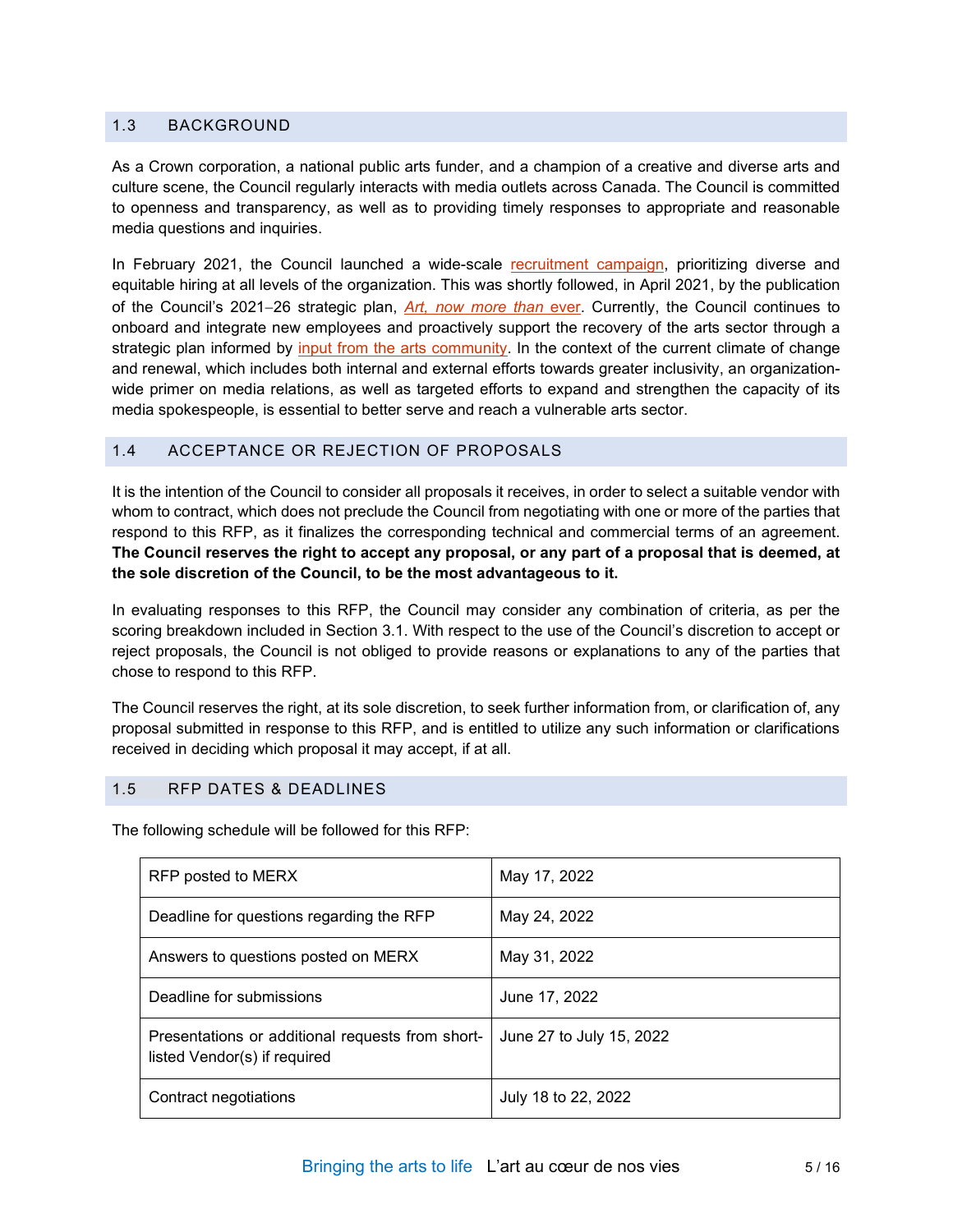| Start of contract | August 2022 |
|-------------------|-------------|
|                   |             |

**Period of Validity of the Proposal:** Proposals submitted must remain open for acceptance by the Council for a period of not less than sixty (60) days from the specified closing date.

#### <span id="page-5-0"></span>1.6 CONFIDENTIALITY AND COUNCIL'S OBLIGATION

All information, including the RFP, provided to the Vendors shall remain the exclusive property of the Council. As such, all data and information shall be kept strictly confidential and shall not be disclosed to any third party without the express written consent of the Council.

The issuance of this RFP and Council's receipt of any proposal shall not, in any manner, obligate Council to perform any act, incur any liabilities, or reimburse or compensate any Vendor for preparation costs or other losses incurred in the preparation of their response to this RFP. Council shall have the right to use, for any purpose, any information submitted in connection with the RFP unless it has been marked Confidential.

Confidentiality agreements or clauses are subject to the *[Access to Information Act](http://laws-lois.justice.gc.ca/eng/acts/A-1/FullText.html)* s. 20(1)(b) and must meet the following four conditions to be treated confidentially.

The information must be:

- 1. financial, commercial, scientific or technical;
- 2. "confidential" three indicators of confidentiality:
	- the information contained in the record is not available from other sources in the public domain or obtainable by observation or independent study by a member of the public acting on their own;
	- the circumstances in which the information originates and is communicated give rise to a reasonable expectation that it will not be disclosed; and
	- the information, whether provided by law or supplied voluntarily, is communicated to the government within a relationship that is either fiduciary or not contrary to the public interest and that will be fostered for the public benefit by confidential communication.
- 3. supplied to a government institution by a third party; and
- <span id="page-5-1"></span>4. treated consistently in a confidential manner by the third party.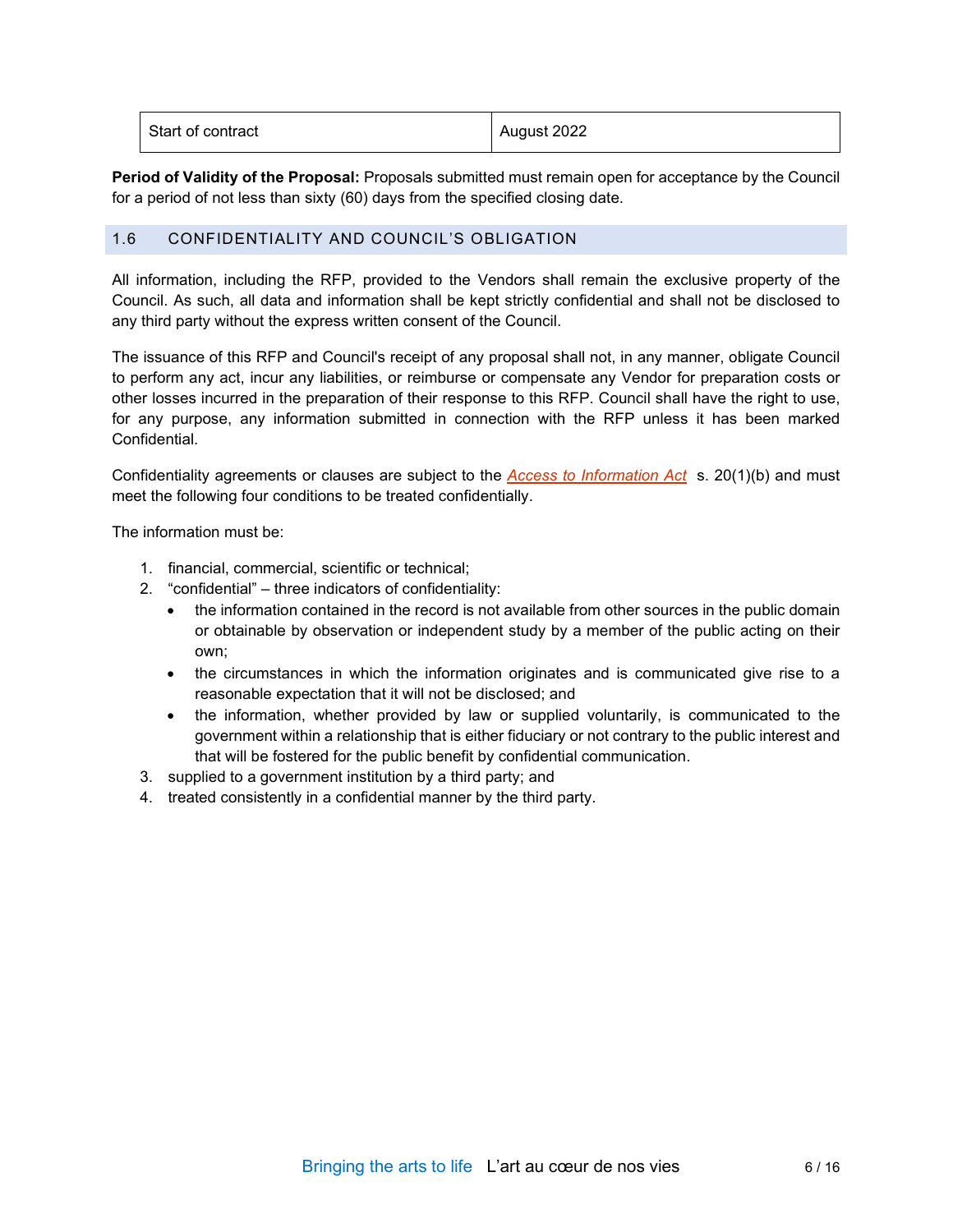#### 1.7 TERMS & CONDITIONS

Successful Vendor(s) will be required to enter into a Contract with the Council which will embody the terms of this RFP and any subsequent negotiations or clarifications. The Council reserves the right to modify or amend this form of agreement prior to its finalization and execution with the party submitting the successful proposal.

#### <span id="page-6-0"></span>1.8 QUESTIONS ABOUT THE RFP

Please submit any questions in writing, via email, to the contact below by **5:00 p.m. EDT on May 24, 2022**, and the Council will provide answers soon thereafter.

To ensure that all Vendors receive equivalent information, the Council will post applicable clarification questions and responses on MERX **by 5:00 p.m. EDT on May 31, 2022**.

Enquiries concerning any aspect of this RFP can be directed to:

**Contact Name:** Amino Yusuf **Contact Title:** Communications Coordinator **Email:** media@canadacouncil.ca

#### <span id="page-6-1"></span>1.9 INSTRUCTIONS

#### 1.9.1 RECEIPT OF PROPOSAL

Proposals must be sent via email to [media@canadacouncil.ca](mailto:media@canadacouncil.ca) no later than **at 5:00 p.m. EDT on June 17, 2022**, for consideration. Vendors are requested to keep their RFP submission size to under 20 MB.

All proposals must be:

signed by a duly authorized officer;

include a statement that the Vendor has examined and understood the RFP and all addenda (as applicable), and

state that the Vendor has the technical and financial resources and personnel to provide the services as identified in this RFP, and within the [timeframes](#page-8-3) specified in this proposal.

Consulting Vendors are responsible for ensuring that submissions are received by the Council prior to the proposal due date and time. Late submissions received after the closing date and time will be disqualified from competition and not evaluated.

#### 1.9.2 FORMS OF PROPOSAL

To ensure that all proposals are uniformly evaluated, they must be submitted in the format prescribed in [Appendix A](#page-13-0) of this RFP.

The proposal should completely address each element of the Council's requirements as outlined in Section [2.2 \(Service Requirements\).](#page-8-2) Changes or enhancements should be clearly identified and explained. The Vendor may suggest alternative means beyond the scope of the stated requirements.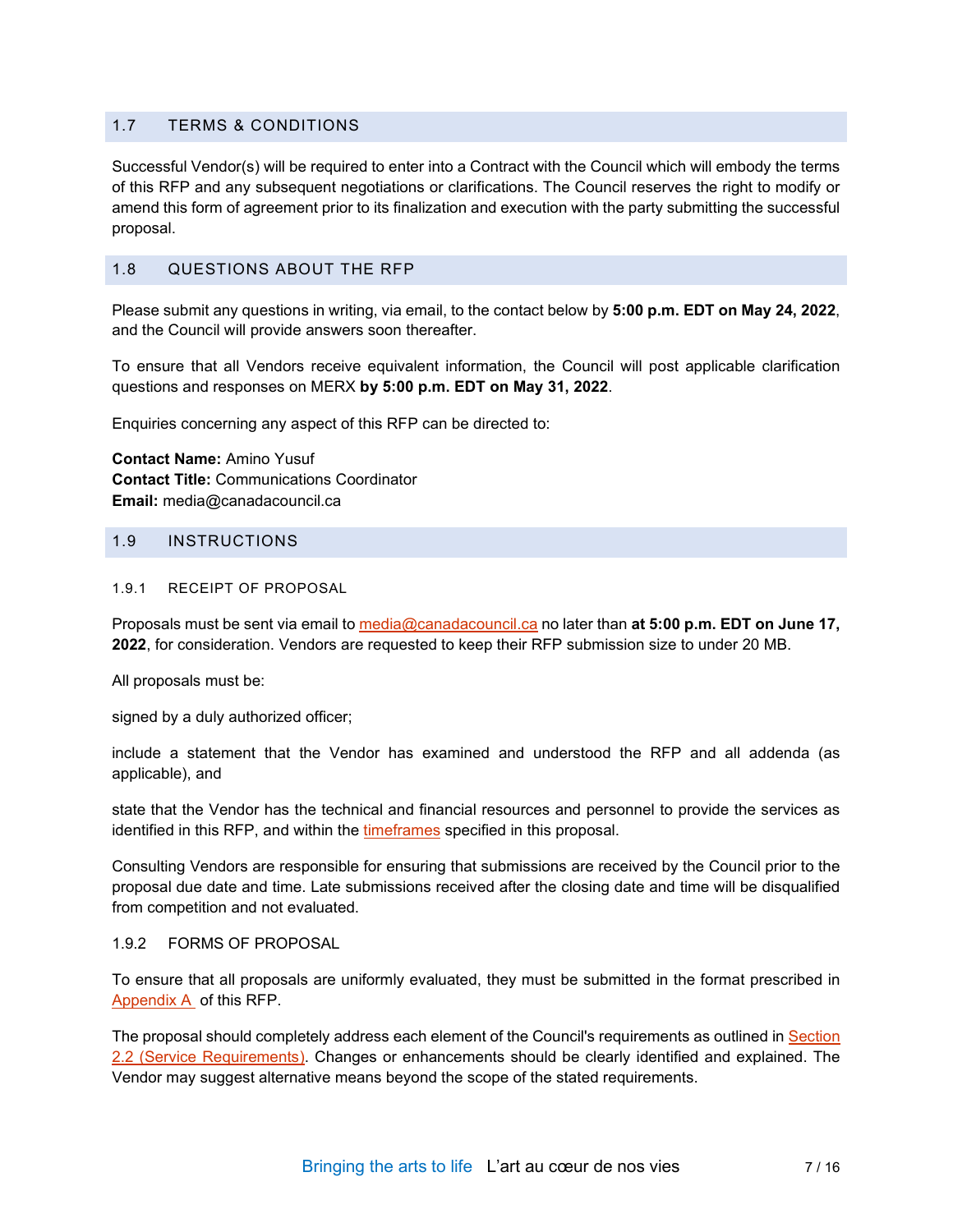All the terms and conditions set forth in the RFP are accepted and incorporated in the proposal unless the proposal specifically takes exception to them.

#### 1.9.3 MODIFICATION OF PROPOSALS

Vendors may modify their proposals up to the specified closing date and time.

#### 1.9.4 AMENDMENTS OR WITHDRAWAL OF THE RFP

Correction or clarification to the RFP will be issued in the form of a written addendum to the RFP and will be posted on MERX. No interpretation, correction, clarification or amendment to the RFP shall be binding on the Council unless it is by way of an addendum. Vendors must acknowledge receipt of all addenda in their proposal.

#### 1.9.5 RETURN OF PROPOSALS

Unsuccessful proposals will not be returned to the Vendor.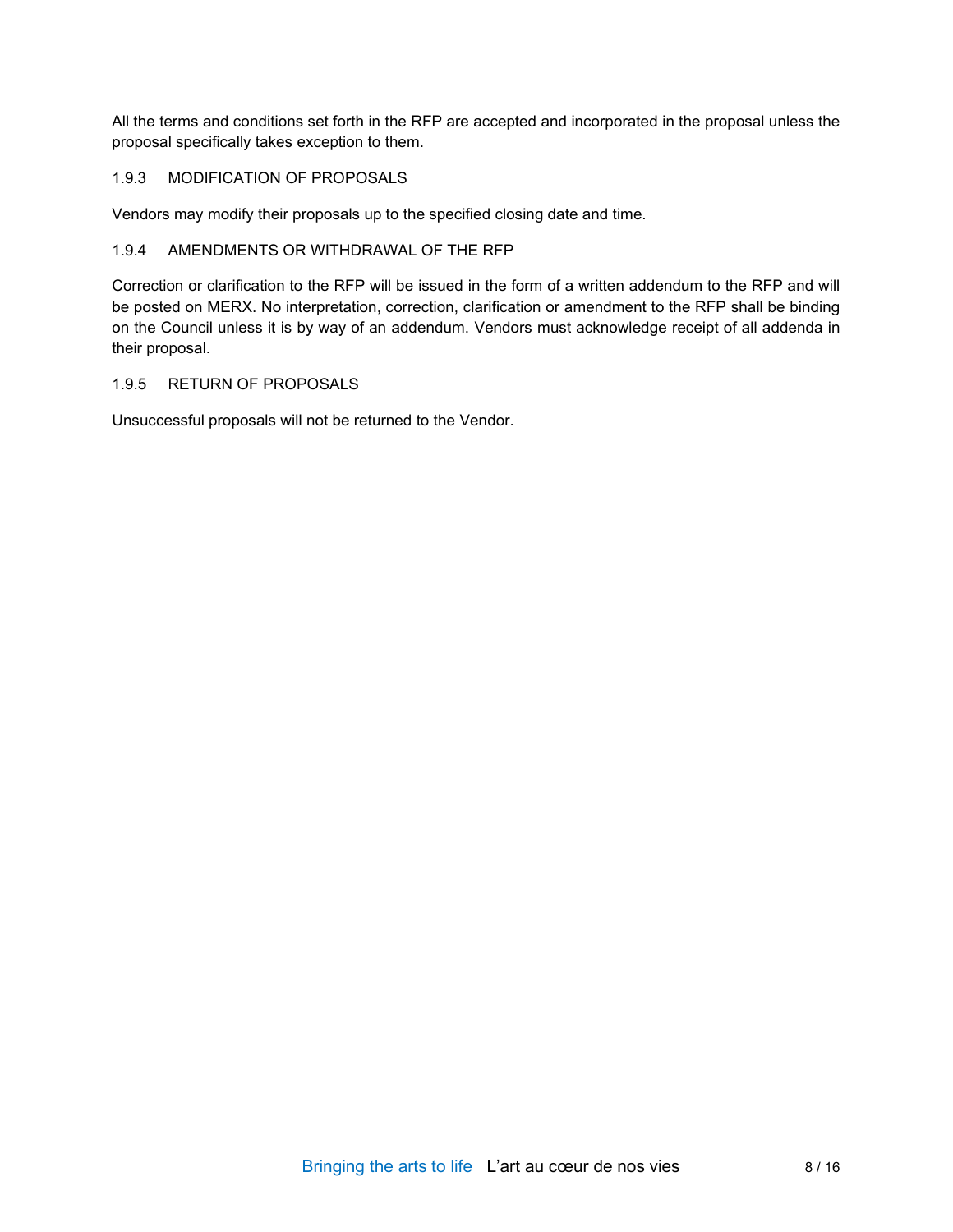## <span id="page-8-0"></span>**2.0** COUNCIL'S REQUIREMENTS

#### <span id="page-8-1"></span>2.1 OVERVIEW

The Council receives a steady stream of incoming media requests and inquiries based on the level of interest in the Council's grants, which has in the recent past expanded to include temporary pandemicrelated aid and support to the arts and culture sector in collaboration with the federal government and other partners, as well as in response to announcements made by the Council about its substantive suite of prizes. The Council employees' degree of awareness of existing practices and protocols is directly linked to the effectiveness of the triage and handling of these requests. The purpose of these training sessions is to equip spokespeople with the competencies and confidence required to respond to interviews and to inform non-spokesperson employees of the Council's approach to media relations and associated protocols and best practices. Through these activities, employees should gain a better understanding of their role in the Council's media relations protocol and be reminded to refer to the Communications and Engagement team for advisory and coordination support upon receiving a request.

#### <span id="page-8-2"></span>2.2 SERVICE REQUIREMENTS

The selected Vendor will be expected to:

- develop and conduct media relations and issues management training program for senior leadership and/or spokespeople to equip them with the skills and tools to respond to media requests and opportunities and confidently represent the Council, with the support of the Communications section, as they arise;
- develop and conduct media relations awareness sessions for non-spokesperson Council employees with PR, outreach, and event management responsibilities to raise their awareness of the Council's media relations practices and protocols;
- develop training materials;
- draw from and have a solid understanding of the Council's 2021−26 strategic plan, *[Art, now more](https://canadacouncil.ca/-/media/Files/CCA/Commitments/StrategicPlan/StrategicPlan2021.pdf)  [than](https://canadacouncil.ca/-/media/Files/CCA/Commitments/StrategicPlan/StrategicPlan2021.pdf) ever, when preparing deliverables;*
- develop a plan for all sessions that clearly specifies objectives, milestones, and deliverables and refine said plan based on the Project Authority's feedback;
- collect evaluation and feedback on sessions;
- coordinate a post-mortem discussion and provide a summary report; and
- <span id="page-8-3"></span>• offer services (training services, training materials such as worksheets and evaluation forms, etc.) in both official languages.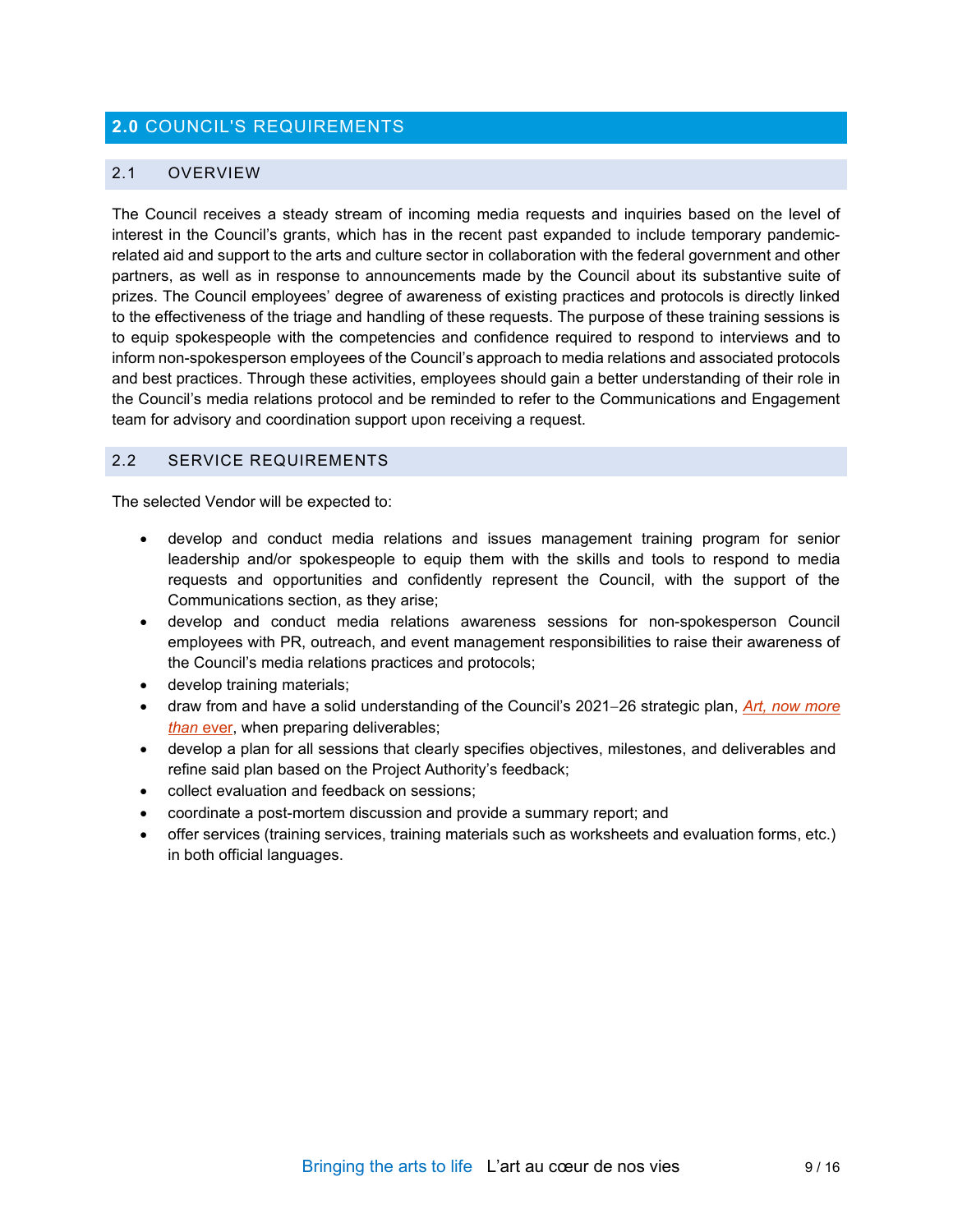#### 2.3 GENERAL TIMEFRAME REQUIREMENTS

Exact timelines will be defined with the successful . However, the following general timeframes are being planned for as follows:

- **Early-mid August:** Onboarding and initial consultations
- **Mid-late August – October:** Preparation of training materials and meetings, as needed (TBC)
- **October – TBD:** Media training sessions for spokespeople and general media awareness sessions
- **TBD:** Post-mortem discussion and report

#### <span id="page-9-0"></span>2.4 OTHER REQUIREMENTS

No other requirements**.**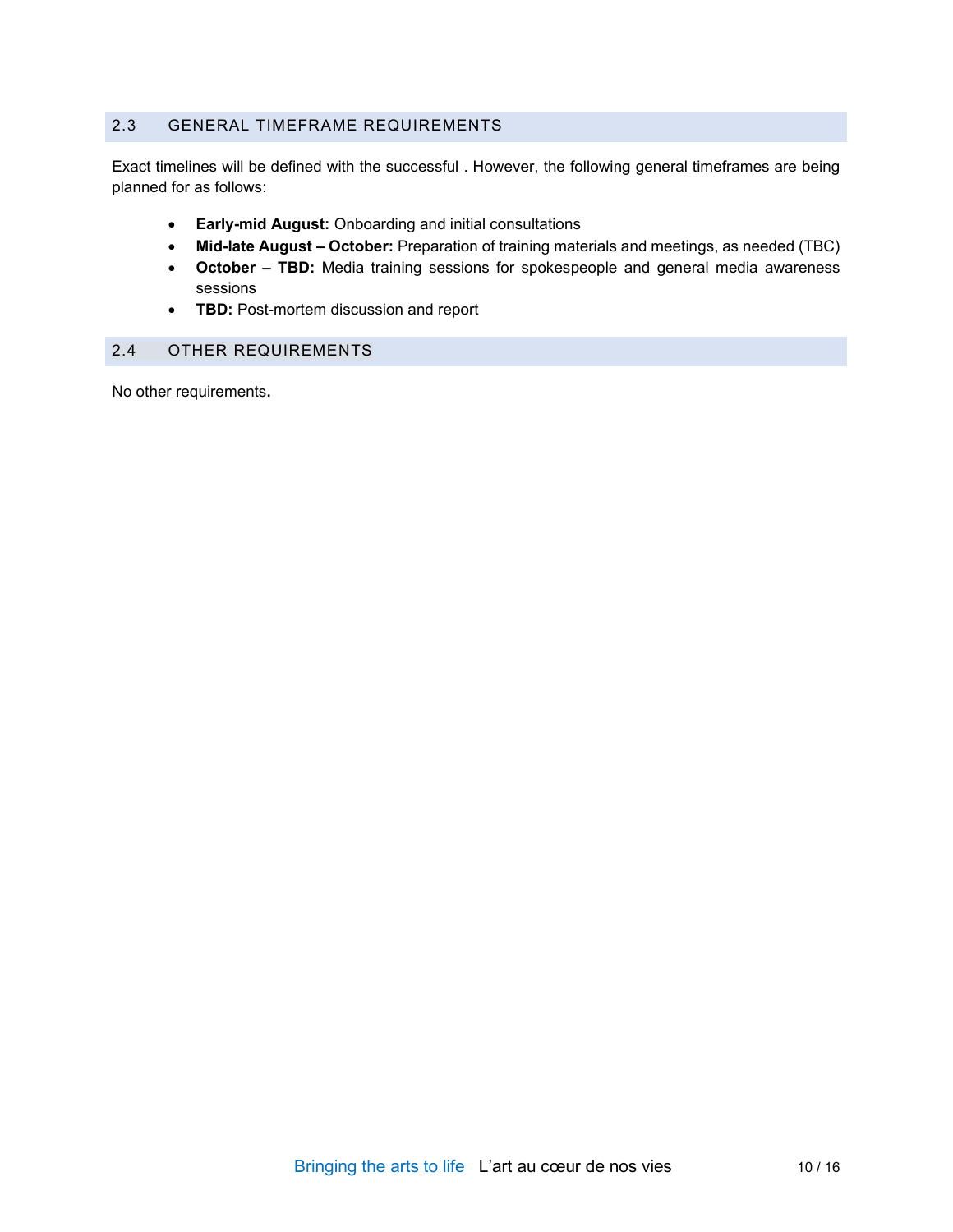## <span id="page-10-0"></span>**3.0** EVALUATION OF THE PROPOSALS

#### <span id="page-10-1"></span>3.1 SCORING

All proposals will be rated based on a "points earned" matrix that will involve an analysis of the complete proposal including, but not limited to, such areas as:

- Proposal is submitted according to instructions (Pass/Fail)
- Vendor's capability (70%)
	- o [Section A: Executive Summary of the Proposal](#page-13-1)
	- o [Section B: Profile of the Vendor](#page-13-2)
	- o [Section C: Suitability of the Vendor](#page-13-3)
	- o [Section D: Service Requirements](#page-13-4)
	- o [Section E: Service Standards](#page-14-0)
	- o [Section F: References](#page-14-1)
	- o [Section G: Timeline Requirements](#page-14-2)
- Vendor's pricing schedule (30%)
	- o [Section H: Pricing Schedule, Experience & Value Added](#page-14-3)
	- o [Appendix B](#page-15-0)

Vendors are required to demonstrate in their proposal that they are able to satisfy the above criteria. Council reserves the right in its sole discretion to request, in writing or orally, clarification of any additional information concerning proposals that are considered responsive.

#### <span id="page-10-2"></span>3.2 SHORT-LIST

A short-list of Vendors will be selected based on Council's analysis. Vendors on the shortlist will be notified in writing. The Council reserves the right to request a one-hour presentation to the Council's Selection Committee.

The Council retains complete discretion in deciding which proposals meet the requirements set out in the RFP and what evidence it considers adequate to indicate compliance with those requirements.

#### <span id="page-10-3"></span>3.3 AGREEMENTS WITH SUCCESSFUL VENDORS

The Council shall enter negotiations with the successful Vendor with a view to finalizing a Contract for services (the contract), on terms acceptable to the Council. The contract shall be for a period of **one base contract year with two, one-year option years** in favour of the Council. The Council reserves the right to cancel the contract at any time if the service does not meet Council's expectations and a 30-day advance notice will be sent.

If an agreement acceptable to the Council is not reached within sixty (60) days after selection of the successful Vendor, the Council may disqualify that Vendor and re-evaluate the remaining proposals without obligation or claim against the Council.

All proponents will be advised on the results of the RFP (including disclosure of the name of the winning proponent) once the proposals have been reviewed and the final negotiations with the winning proponent have been finalized and agreed. Notifications will be done via an email and/or telephone conversation with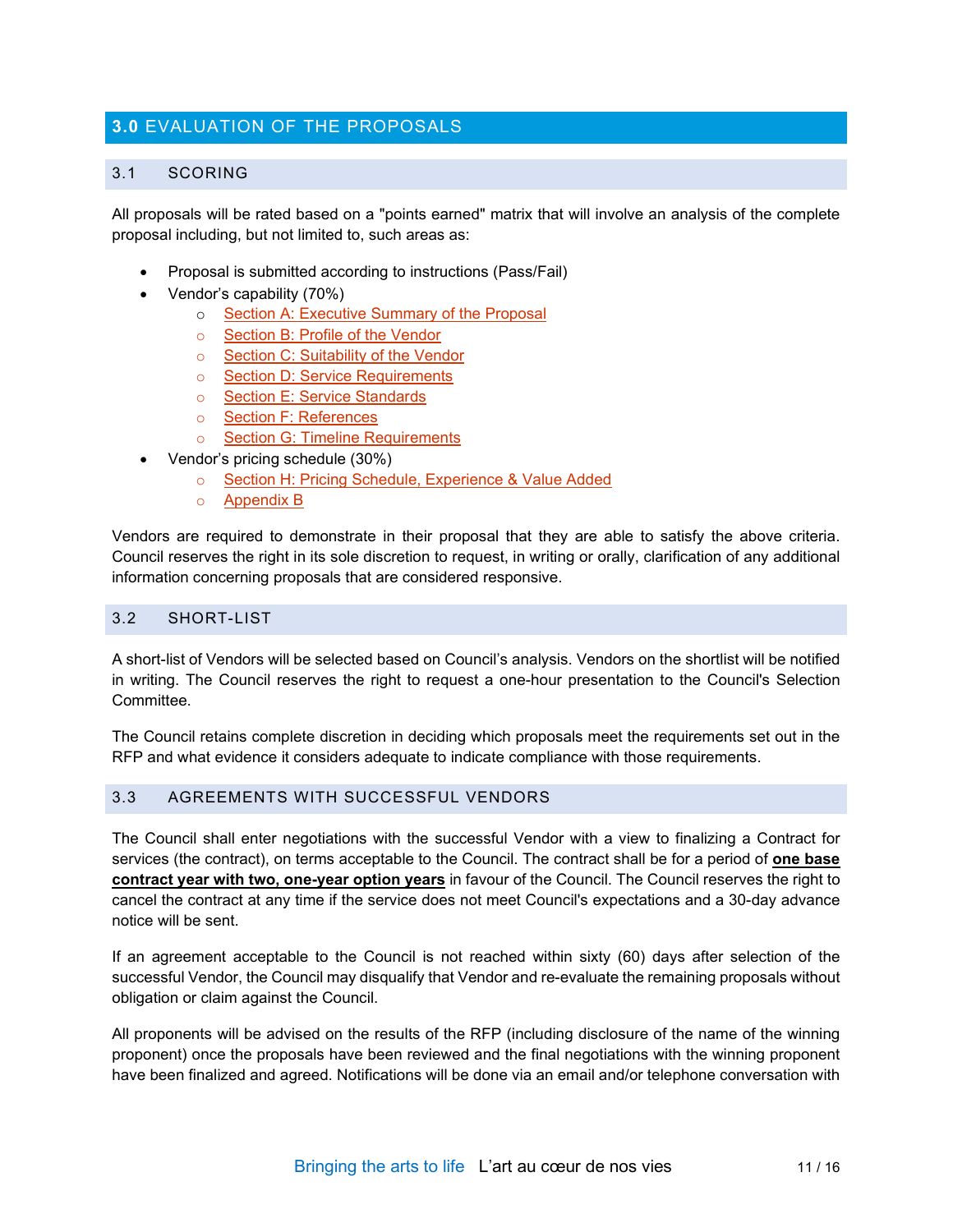all the proponents at the discretion of the Council. Within 15 days after notification of award, unsuccessful proponents may request a debriefing on their proposal to be scheduled at a later date.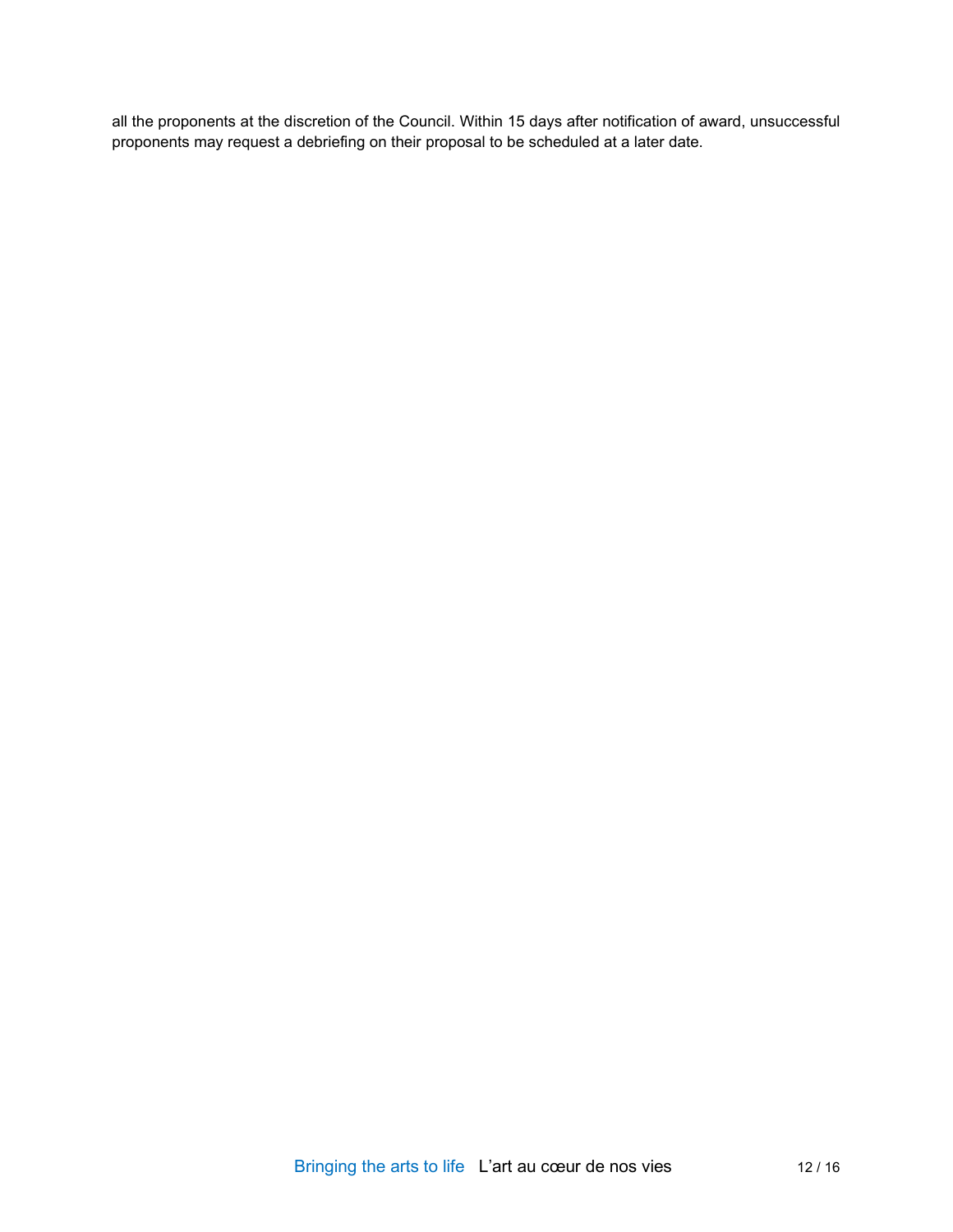## <span id="page-12-0"></span>**4.0** WORK TERMS

#### <span id="page-12-1"></span>4.1 TASKS

Specific tasks, activities, deliverables, timelines or milestones will be determined by the Project Authority during negotiation of the contract. The Project Authority will negotiate with the contractor the level of effort (number days), nature and/or scope of each task.

#### <span id="page-12-2"></span>4.2 CLIENT SUPPORT

The Council's Project Authority will:

- Provide overall project management authority
- Provide the Vendor with background documents for review
- Assist the Vendor with obtaining Council document and data, when required
- Will be the source of final approval and acceptance of all deliverables
- Provide feedback to the Vendor on all deliverables

#### <span id="page-12-3"></span>4.3 DELIVERABLES AND ASSOCIATED SCHEDULE

Deliverables can include project work plans, findings assessment reports, process documentation and other related deliverables.

#### <span id="page-12-4"></span>4.4 OFFICIAL LANGUAGES

Preliminary work, consultations and meetings can be carried out in either official language; however, the team must be able to provide services and deliverables in both English and French.

#### <span id="page-12-5"></span>4.5 WORK LOCATION

The work shall primarily be carried out remotely and via phone, video conference, and/or email with inperson meetings, consultations, and training conducted at the Council offices, as needed.

#### <span id="page-12-6"></span>4.6 TRAVEL

No travel outside the National Capital Region (Ottawa–Gatineau) will be required. Additionally, travel to or within the NCR will not be reimbursed.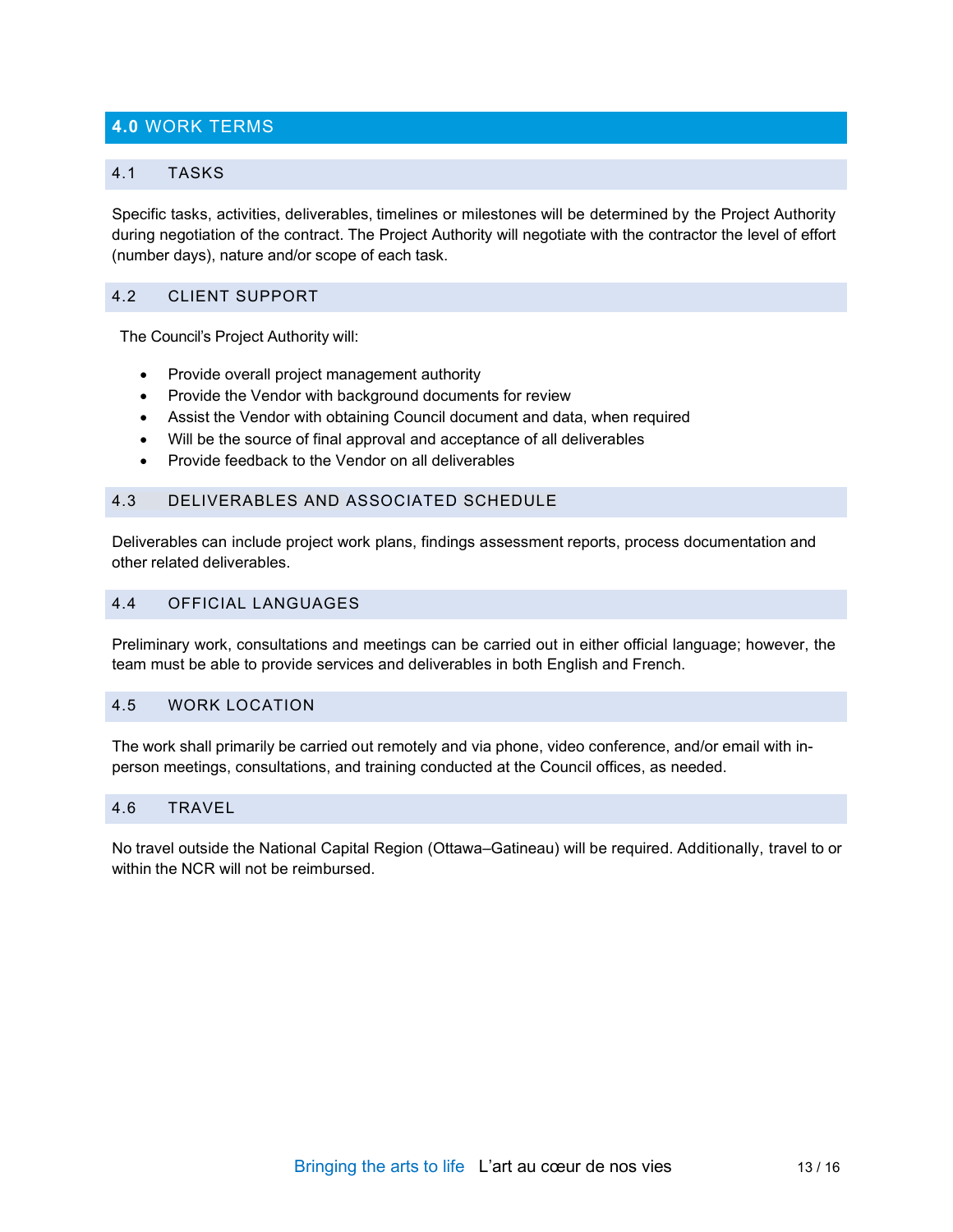## <span id="page-13-0"></span>**APPENDIX A** - PROPOSAL FORMAT

To ensure that all proposals are evaluated equally, the submissions must be divided into the following sections:

<span id="page-13-2"></span><span id="page-13-1"></span>SECTION A AN EXECUTIVE SUMMARY OF THE PROPOSAL

SECTION B A PROFILE OF THE VENDOR

This section should include:

- company legal name and Canadian address;
- contact information for person responsible for RFP submission;
	- o Name, Title, Phone, E-mail
	- o Authorized Signature and Date
- website;
- professional memberships;
- number of years in business as a public relations firm in Canada;
- number of core customers;
- financial capacity;
- geographical area of operation;
- a brief description of your company, including the number of FTEs (employees versus contract personnel), average length of employment, an organizational chart and a brief resume of each senior manager.
	- o Provide details that would be specific to this engagement

#### <span id="page-13-3"></span>SECTION C SUITABILITY OF VENDOR

This section should describe in two pages why the Vendor is best suited to serve the Council's media relations needs.

Please describe what work the Vendor has done in terms of media relations consulting with (a) Crown corporation(s), or (b) similar type of agencies and/or organizations, and (c) with organizations working in the arts and culture sector. A demonstrated knowledge and understanding of the arts and culture sector will be an asset.

The Vendor must be able to demonstrate experience in providing media relations consulting for similar corporations and agencies and should demonstrate both Canadian and global reach.

#### <span id="page-13-4"></span>SECTION D SERVICE REQUIREMENTS

This section should be broken into sub-sections that respond to each of the requirements identified in the [Council's Service Requirements](#page-8-2) (2.2) of this RFP. The Vendor must provide project summaries describing at least two (2) engagements related to each project/service/requirement completed in the past three (3) years and must show experience and qualifications with similar corporations and agencies. The Vendor must demonstrate qualifications for each of the requirements and articulate what value they brough to their client through the delivery of that service. The Vendor must demonstrate experience in providing media relations training and/or coaching.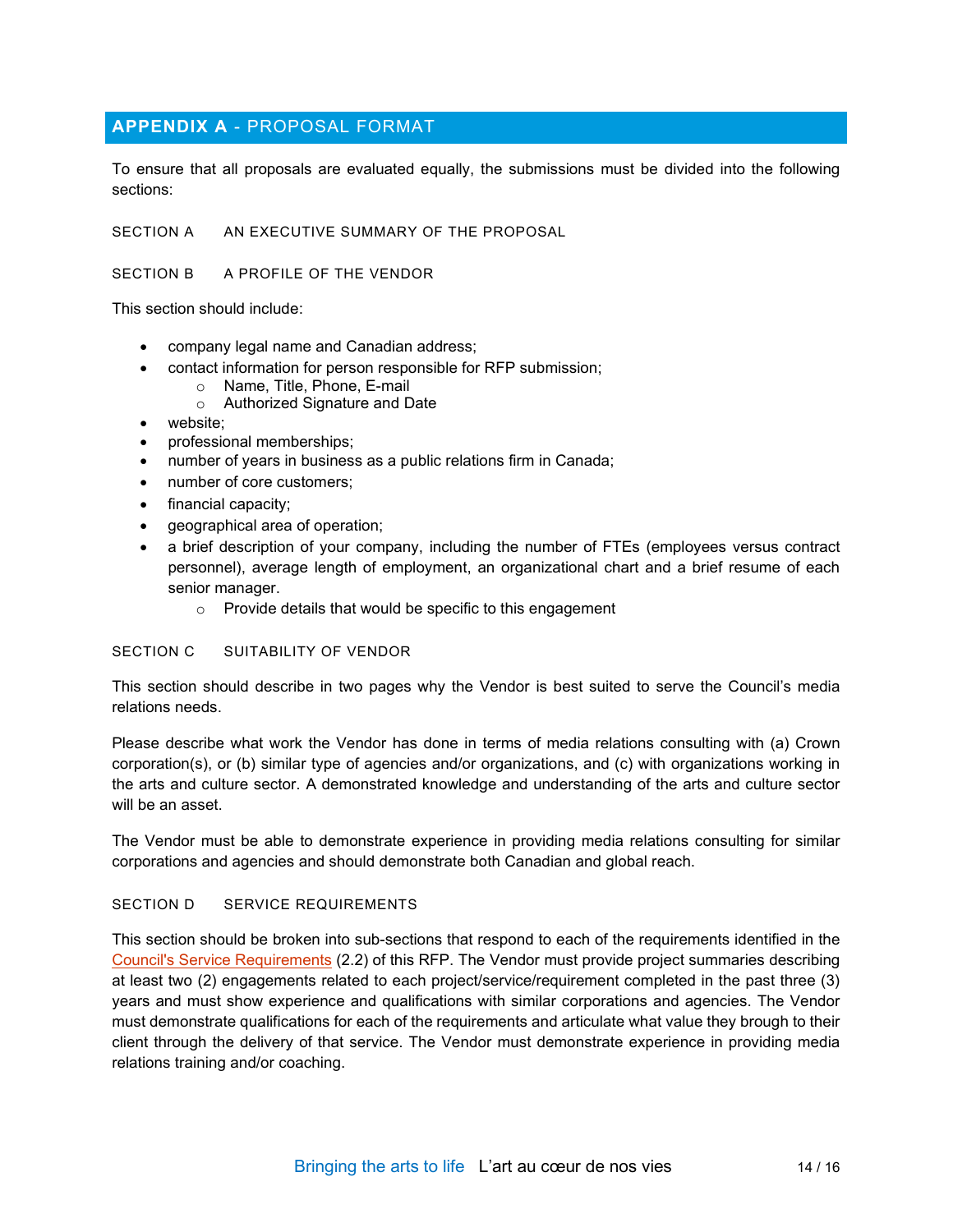#### <span id="page-14-0"></span>SECTION E SERVICE STANDARDS

This section should describe the Vendor's approach, methodology and accelerators for managing and delivering on project engagements of this nature (based on the examples identified in [Section D\)](#page-13-4).

This section should also address the following:

- the Vendor's ability to provide a highly personalized, responsive and practical service, and meet established project deadlines;
- the Vendor's proposal for problem resolution if the proposed work is deemed unsatisfactory; and
- the Vendor's ability to provide the Council with a high level of service in both official languages.

#### <span id="page-14-1"></span>SECTION F REFERENCES

Please provide five references of comparable, existing corporate clients including the names of the senior contacts, phone number and email. Summarize the work that was done for their organization and the year(s) the service was provided. At a minimum, three of these references must come from Government of Canada departments, agencies or Crown Corporations. Private sector references may also be provided in addition, if desired.

#### <span id="page-14-2"></span>SECTION G TIMELINE REQUIREMENTS

This section should describe the Vendor's ability to meet the deadlines indicated in [Section 2.3](#page-8-3) and demonstrate availability and ability to deliver on the Council's service requirements in the timeframe requested.

#### <span id="page-14-3"></span>SECTION H PRICING SCHEDULE, RESOURCES & VALUE ADDED

This section should state the total value of the contract, outline the rates for services the Vendor will provide to meet the requirements of the RFP, and demonstrate the Vendor's breadth of experience and the availability of its resources to start work on the proposed requirements immediately (see [Appendix B\)](#page-15-0).